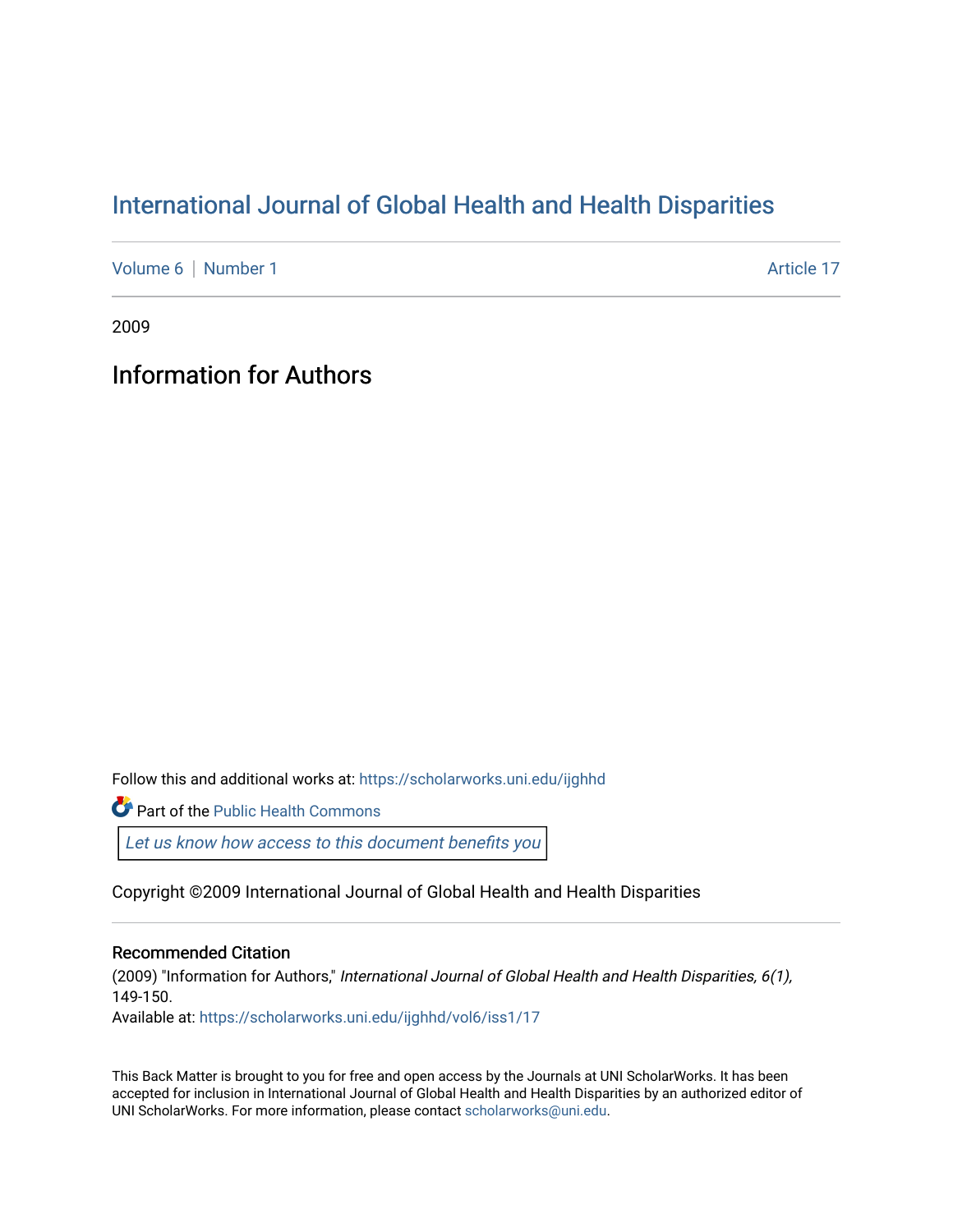#### **INFORMATION FOR AUTHORS**  et al.: Information for Authors

#### APPROXIMATE WORD LIMITS

- Article: 5,000 words. In-depth, referenced analysis using international public health framework.
- Commentary: 2,500 words. Critical essays exploring or interpreting a specific issue in global public health.
- Report: 2,500 words. An account illustrating global public health issues of a particular organization or program.
- Profile: 2,500 words. A description of programs, networks, organizations.
- Book Review: 1,500 words. Peer review of current publications.
- Bibliography: 1,500 words. Annotated selection of published work focused on a specific issue or area in global public health.

#### FORMAT

All manuscripts should be submitted in their final form and should conform to the following guidelines:

- manuscripts must be typed, double-spaced, 1" (2.5 cm) margins, single-sided, with pages numbered
- $\bullet$  title page must include the name(s), titles, degrees, affiliations, and correspondence information for all authors
- tables and figures should be printed (laser printed or photo-ready) on separate pages and should be numbered in the order in which they are referred in the text
- references are placed at the end of the manuscript
- references are numbered sequentially in the order in which they appear; repeated citations of a single reference should refer to the original reference number
- references conform to MLA style
- for six or fewer authors in a reference, include all authors names; for references with seven or more authors, include the first three authors followed by et al.

### EXAMPLES OF REFERENCES:

- 1. Wang RH, Zhou H, Chen RS. Herpes virus and cancer: Opportunistic diseases. Cancer Res 1989;34:165-75.
- 2. Blandings **M.** Epidemiology of Colorectal Cancer. Chichester: Ellis Horwood, 1990:105.
- 3. Rizelli AP, Feltcamp TR. Mammography for women over 40. In: Bloomfield D, Thomas P, eds. Breast Cancer Screening. Edinburgh: Churchill Livingstone, 1987:116-30.
- 4. de Bruyne MC, Kors JA, Hoes AW, et al. Both decreased and increased heart rate variability on the standard 10 second electrocardiogram predict cardiac mortality in the elderly: The Rotterdam Study. Am J Epidemiol 1999;150:1282-8.